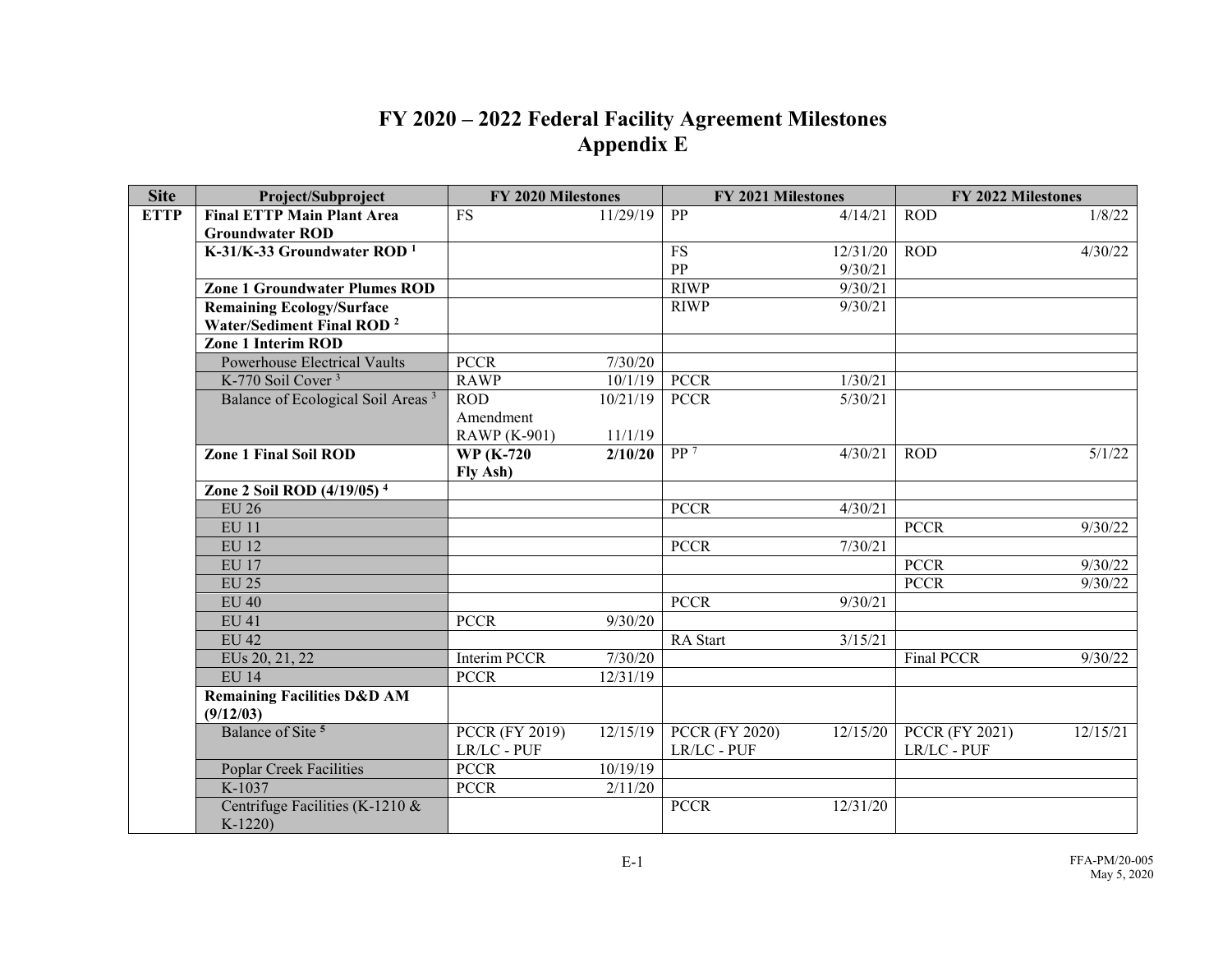## **FY 2020 – 2022 Federal Facility Agreement Milestones Appendix E**

| <b>Site</b> | Project/Subproject                       | FY 2020 Milestones      | <b>FY 2021 Milestones</b>    | FY 2022 Milestones              |  |
|-------------|------------------------------------------|-------------------------|------------------------------|---------------------------------|--|
| <b>ORNL</b> | <b>Bethel Valley Interim ROD</b>         |                         |                              |                                 |  |
|             | (5/2/02)                                 |                         |                              |                                 |  |
|             | West of 1 <sup>st</sup> Street Soils EUs |                         |                              | <b>RAWP</b> Addendum<br>9/20/22 |  |
|             | 3500 Area (NE Corner of EU 5)            | <b>PCCR</b><br>4/30/20  |                              |                                 |  |
|             | 3010 Complex (3009, 3010-A,              |                         | <b>PCCR</b><br>12/30/20      |                                 |  |
|             | 3080, 3083, 3107) Deactivation           |                         |                              |                                 |  |
|             | <b>LGWO</b> Deactivation                 |                         | <b>PCCR</b><br>12/30/20      |                                 |  |
|             | 3026-D Facility                          |                         |                              | <b>PCCR</b><br>9/30/22          |  |
|             | 7025 Facility                            | <b>PCCR</b><br>9/30/20  |                              |                                 |  |
|             | <b>Final Bethel Valley ROD (TBD)</b>     | <b>RIWP</b><br>6/30/20  |                              |                                 |  |
|             | MV/BV Groundwater Exit                   |                         |                              | Ph.1 Well<br>9/30/22            |  |
|             | Pathway                                  |                         |                              | Installation                    |  |
|             |                                          |                         |                              | Completion                      |  |
|             | <b>MSRE ROD Salt Remediation</b>         |                         |                              | FS Addendum<br>9/30/22          |  |
|             | (7/7/98)                                 |                         |                              |                                 |  |
| $Y-12$      | <b>UEFPC Phase I ROD for Source</b>      |                         |                              |                                 |  |
|             | Control Actions (5/2/02)<br>Outfall 200  | <b>RDR/RAWP</b>         |                              |                                 |  |
|             |                                          | 11/29/19<br>Addendum    |                              |                                 |  |
|             | <b>UEFPC Phase II ROD for Soils</b>      |                         |                              |                                 |  |
|             | and Scrapyard $(4/21/06)$                |                         |                              |                                 |  |
|             | $EU$ 5                                   |                         | <b>RAWP TM 1</b><br>11/30/20 |                                 |  |
|             |                                          |                         | <b>WHP</b><br>7/1/21         |                                 |  |
|             | Y-12 Buildings AM (9/29/10)              |                         |                              |                                 |  |
|             | Alpha 5 Dust Collector                   | <b>PCCR</b><br>6/29/20  |                              |                                 |  |
|             | 9720-22                                  | <b>PCCR</b><br>9/30/20  |                              |                                 |  |
|             | 9401-4, 9401-4A, 9720-92                 | <b>PCCR</b><br>9/24/20  |                              |                                 |  |
|             | 9720-17, 9828-01, 9828-03                |                         | <b>WHP</b><br>12/30/20       |                                 |  |
|             | 9616-09, 9811-06, 9811-07 6              |                         | <b>PCCR</b><br>6/30/21       |                                 |  |
|             | Biology Complex (Demo)                   |                         |                              | <b>PCCR</b><br>9/30/22          |  |
|             | <b>BCV Phase I ROD (6/16/00)</b>         |                         |                              |                                 |  |
|             | <b>DARA</b> Soil                         | <b>PCCR</b><br>12/15/19 |                              |                                 |  |
|             | NT-8 AM                                  |                         |                              | EE/CA<br>9/30/22                |  |